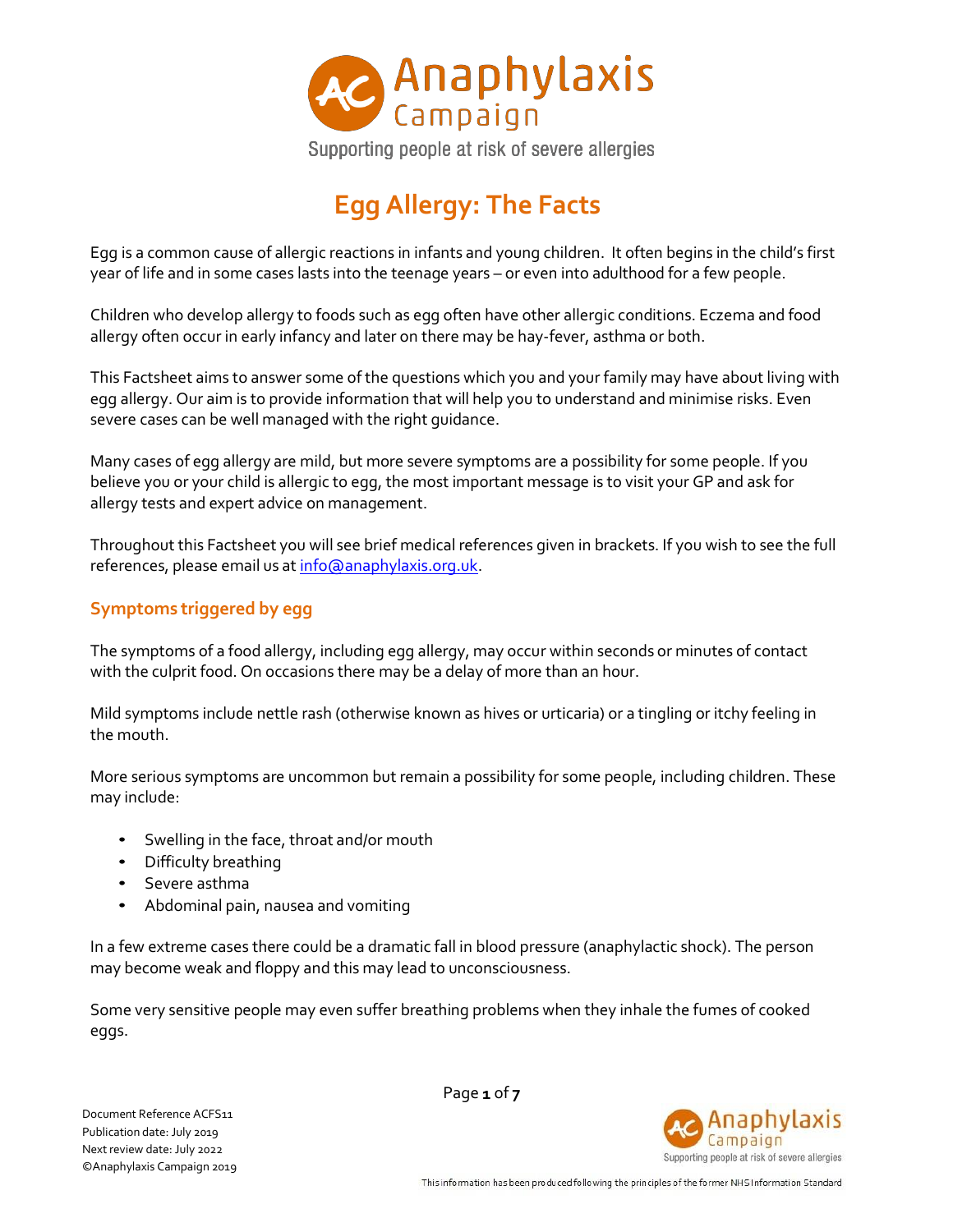

Where symptoms of egg allergy are delayed, these may include aggravation of eczema, the development of inflammation in the gut leading to reflux symptoms, difficulty swallowing, diarrhoea, constipation, abdominal pain and bloating.

# **Getting a diagnosis of egg allergy**

If you suspect you (or your child) has egg allergy you should see your GP as soon as possible. Some GPs have a clear understanding of allergy, but allergy is a specialist subject so it is more likely that your doctor will need to make a referral to an allergy clinic. Your GP can locate an allergy clinic in your area by visiting the website of the British Society for Allergy and Clinical Immunology [\(www.bsaci.org\)](http://www.bsaci.org/).

Once you get a referral, the specialist will discuss the symptoms that have occurred as well as the medical history of you or your child. The results of skin prick tests and blood tests will also help the specialist form a diagnosis.

In many cases, doctors are not easily able to determine whether a food allergy is mild or severe. However, there will be certain clues. For example, people with asthma – especially when it is poorly controlled – are more at risk of severe allergic reactions than those without asthma.

Diagnosis can be confusing because many children with egg allergy can eat egg when it is baked (in cakes, for example) but not in other forms. When a child reacts to egg in one form but not another, their parents may not suspect egg as the allergen. An example would be the child who gets a rash with a moist sponge cake containing almost raw egg but experiences no such symptoms when eating another cake. Parents who are aware of their child reacting to a food, but unsure what the food is, should bear all this in mind.

Research has shown that having egg allergy as an infant increases the chances of developing peanut allergy (Du Toit et al., 2013). Other studies have shown that sensitisation to egg in infancy is associated with a greater probability of developing allergy to inhalant allergens such as house mites and pollens with subsequent asthma and hay fever (Warner et al., 2001). If you have a young child with egg allergy, these are all matters you should discuss with your allergy specialist.

# **Treating symptoms of egg allergy**

If your doctor confirms that your allergy (or that of your child) is mild, then antihistamines may be considered sufficient to treat any symptoms that occur. In our experience, many medical experts prefer non-sedating modern antihistamines such as loratidine or cetirizine rather than those that may cause drowsiness such as chlorphenamine (also known as Piriton).

If the doctor thinks it likely that you (or your child) will suffer severe symptoms to egg, then you may be advised to carry an adrenaline auto-injector (AAI).

Document Reference ACFS11 Publication date: July 2019 Next review date: July 2022 ©Anaphylaxis Campaign 2019 Page **2** of **7**

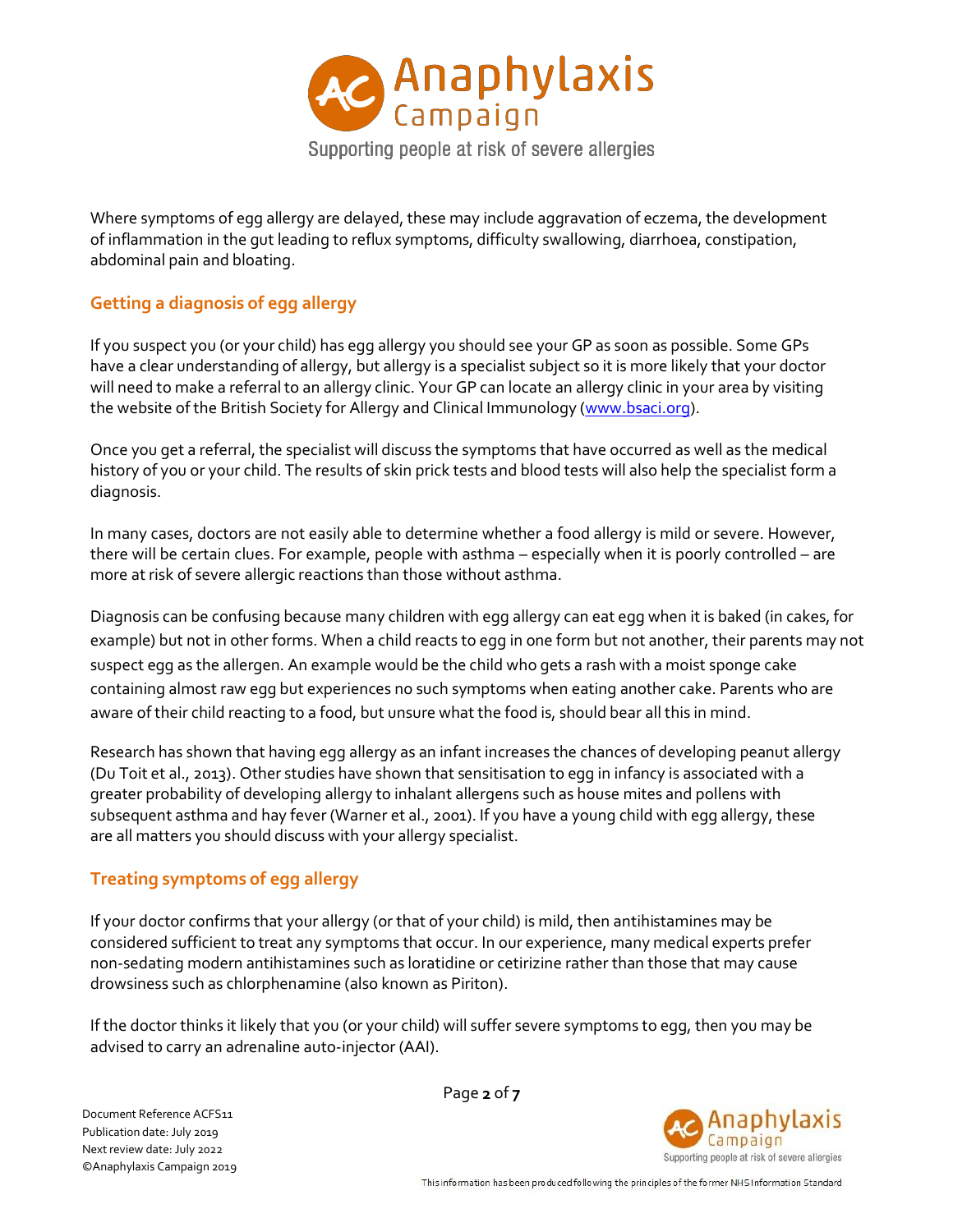

The AAIs prescribed in the UK at present are Emerade®, EpiPen® and Jext®. In our view these injectors are easy to use and designed for self-administration.

Emerade: [www.emerade-bausch.co.uk](http://www.emerade-bausch.co.uk/)

EpiPen: [www.epipen.co.uk](http://www.epipen.co.uk/)

#### Jext: [www.jext.co.uk](http://www.jext.co.uk/)

If you are prescribed an AAI, it should be available at all times – with no exceptions. Medical attention should still be sought after use as symptoms may return after a short period and more than one injection of adrenaline may be required to control the reaction.

You will need to know how and when to use your AAI. Ask your GP or allergist for advice. You can also find help on the website relevant to the injector you carry.

## **Egg allergy and eczema**

In the UK, egg is the most common food allergy associated with eczema. Sometimes egg allergy tests are negative even when egg is a cause of the eczema. If it is suspected that a food (such as egg) is aggravating a person's eczema, sometimes the skin problem can be improved by excluding the culprit food from the diet. This should only be undertaken on medical advice. Dietitians can be very helpful in providing advice on avoiding egg and identifying suitable alternatives such as for baking cakes.

## **Outgrowing egg allergy**

Studies have shown that many children with egg allergy outgrow it, but there are differences of opinion about the age at which this occurs. A 2007 American study concluded that four per cent of the children taking part in the research outgrew their egg allergy by age four, 12 per cent by age six, 37 per cent by age ten and 68 per cent by age 16 (Savage et al., 2007). Other studies have suggested that a larger number may outgrow their egg allergy before they reach their teens.

UK researchers have published significant findings focusing on the outgrowing of egg allergy (Clark et al., 2011). At first children outgrow their allergy to well-cooked egg as an ingredient (for example, in cake), whilst they will still react to lightly cooked egg (for example, in pancakes). Over the following months or years, they will begin to tolerate lightly cooked egg and finally uncooked but pasteurised egg, for example in mayonnaise. Even when they can eat any form of egg, rubbing raw egg on to the skin may still cause a mild nettle rash; the researchers say this is nothing to be concerned about and just represents the final stage of the allergy. Your allergy specialist can guide you about the best time to re-introduce each type of egg into the diet and whether or not this can be done at home. Repeating the allergy skin or blood tests is

Document Reference ACFS11 Publication date: July 2019 Next review date: July 2022 ©Anaphylaxis Campaign 2019 Page **3** of **7**

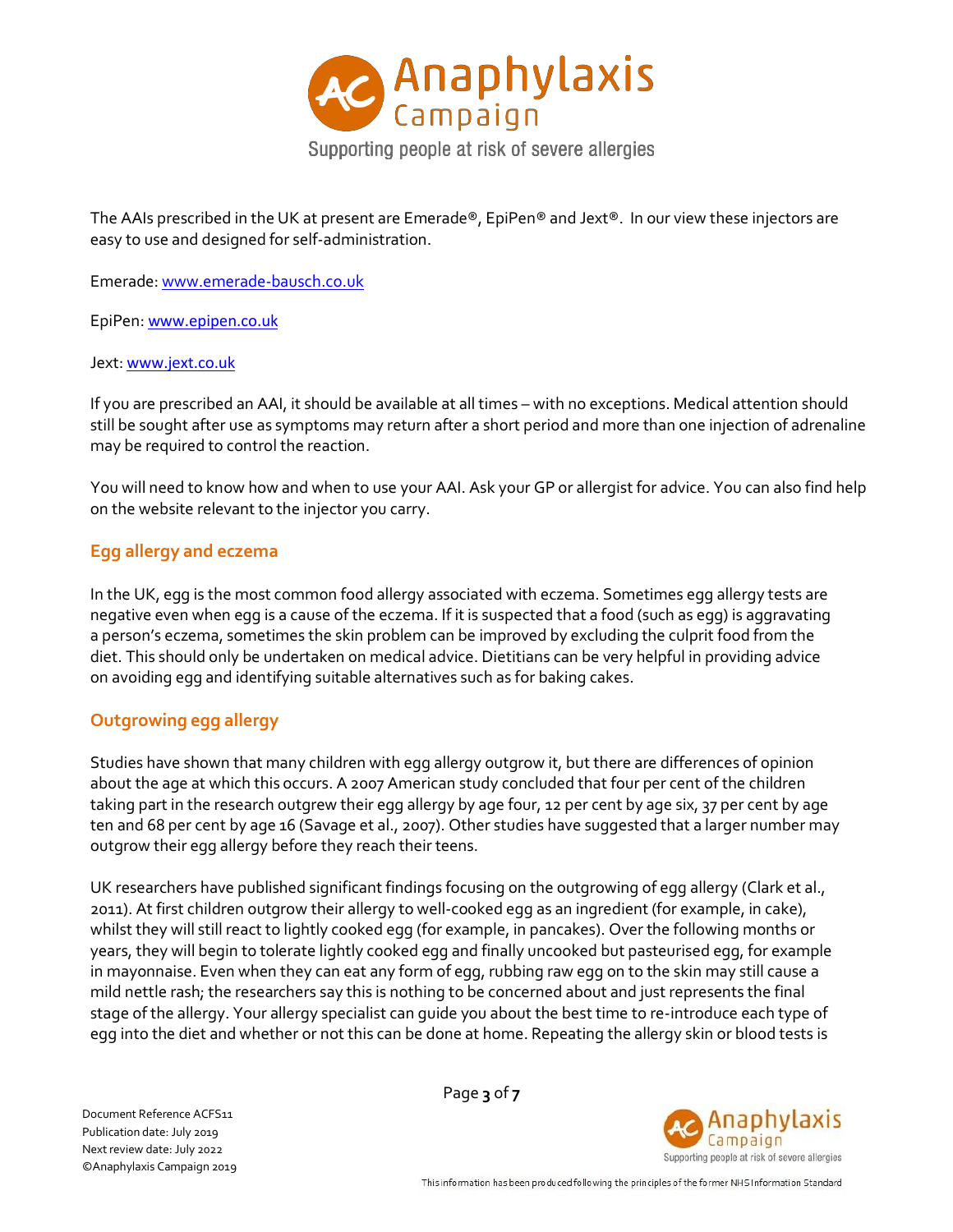

often used by specialists as a guide to decide when the allergy is improving.

Many children who have grown out of egg allergy dislike the taste of egg and no longer wish to eat it. This is quite normal.

In addition to these findings, researchers have also suggested that where people with egg allergy can tolerate baked egg, it should be introduced into their diets. It is possible this may accelerate the development of their tolerance to egg and this is now common practice in some allergy centres (Leonard et al 2012). It is vital to stress that this should only be carried out in consultation with an allergy specialist.

The research into this matter is not yet conclusive. A 2017 review of the medical literature concluded that further research would be needed to confirm the hypothesis that the ingestion of baked egg results in more children outgrowing their allergy (Lambert et al 2017).

# **Avoiding egg**

Egg can be found in a wide range of foods, including cakes, pastries, desserts, meat products, mayonnaise and other salad dressings, soups, mousses, glazes, pasta, noodles, battered and bread crumbed foods, ice cream, chocolates and sweets. This list is not complete and the key point to remember is that you must always read food labels thoroughly if you have an egg allergy. All pre-packaged food sold in the UK must declare and highlight the presence in the ingredient list of major allergens including egg, even if they appear in small quantities. The word egg must be stated in the ingredient list in a way that makes it clear to the consumer of its presence. Egg must be declared whenever various ingredients are present including the following:

- Whole egg
- Dried egg
- Egg white and egg yolk
- Egg proteins, including albumin (which is egg white), ovalbumin (which is the main protein found in egg white), globulin, ovoglobulin, livetin, ovomucin, vitellin and ovovitellin
- Lysozyme, which is an enzyme that can be derived from egg white. It may trigger symptoms in a small percentage of people with egg allergy
- Lecithin (E322), which can be derived from egg. Egg lecithin can be found in some foods and used in the manufacturing of some medicines. Your pharmacist should be able to supply information about any medicines you are prescribed.

When cooking at home, where eggs are required for a particular purpose such as binding or leavening, you could try an egg replacer – such as one of those marketed with vegans in mind. Check the ingredient list.

The food allergen labelling laws that cover pre-packed food now also apply to the catering sector. When eating out or buying takeaway food, food businesses are required to provide information on allergenic ingredients. This information can be provided in writing and/or orally. If information is provided orally, the food

Document Reference ACFS11 Publication date: July 2019 Next review date: July 2022 ©Anaphylaxis Campaign 2019 Page **4** of **7**

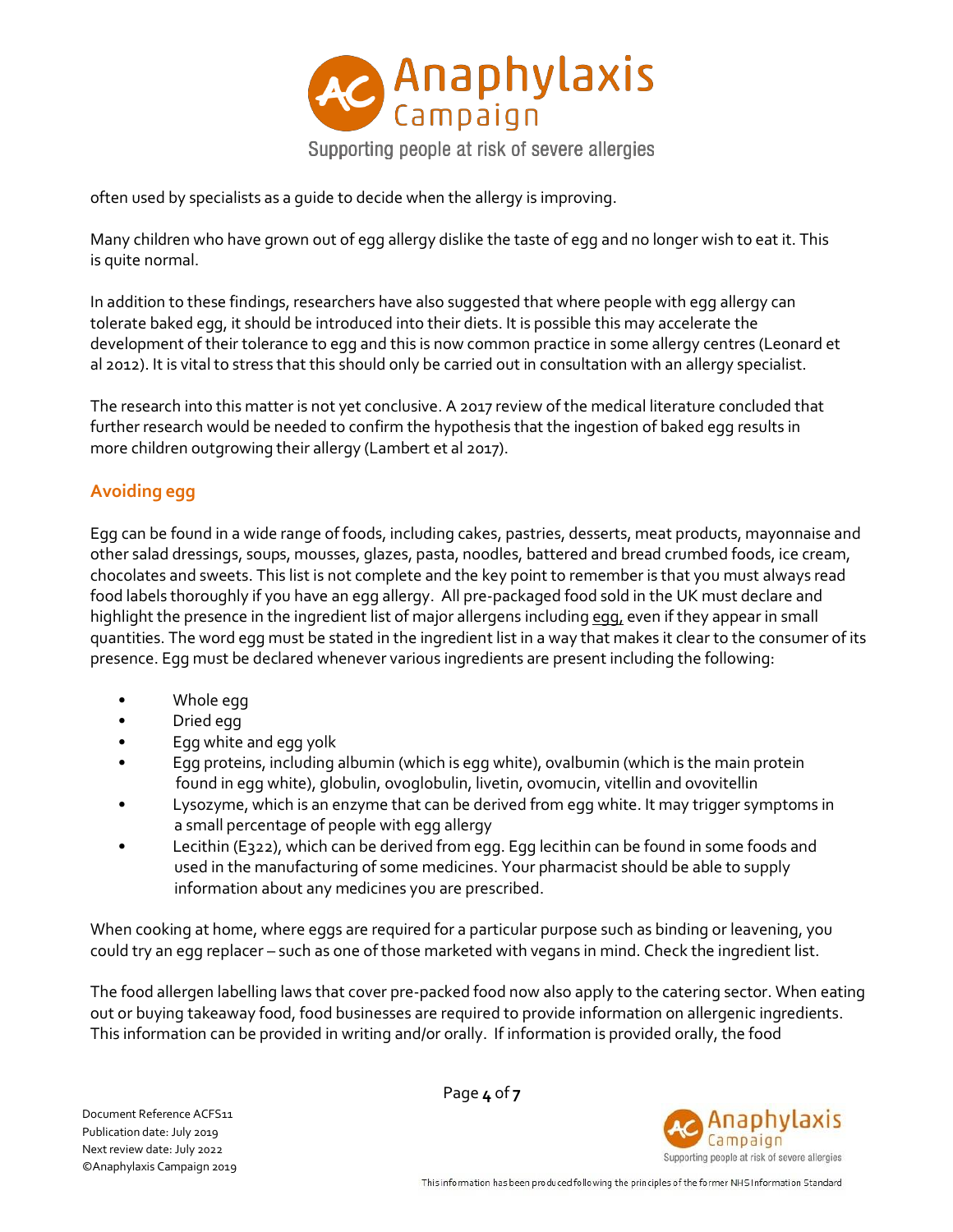

business will need to ensure that there is some sort of written signage that is clearly visible to indicate that allergen information is available from a member of staff. Systems should also be in place to ensure that, if requested, the information given orally is supported in a recorded form (in writing for example) to ensure consistency and accuracy.

You should question staff very directly, asking whether egg is an ingredient of the food you have chosen or whether there is a risk of cross-contamination. Don't be afraid to ask the waiter to check with the chef.

#### **What else might I react to?**

People who react to hen's eggs are advised not to eat eggs from ducks, geese, quails or other birds because they may react to any egg. In very rare cases, someone allergic to hen's egg may not be able to eat chicken.

**Finings:** People expect wine to look clear and appealing and there are many ways to improve the clarity of a wine, the most straightforward of which is fining. Fining is the act of adding a product to wine to remove suspended solids. In some wines, the fining that producers use is derived from egg. For most people with egg protein allergy, this is unlikely to cause a problem because the amount of egg protein present will be extremely small. However, under the law, wines from the 2012 vintage onwards which are produced using egg as a fining agent must state an allergens warning on the label if the amount exceeds 0.25 milligrams per litre.

#### **Vaccines and egg allergy**

The following information is based on what we believe to be sound research. Nevertheless, all cases are different and we advise you to discuss your allergy (or that of your child) with your doctor before the following vaccinations are given.

**The MMR:** The MMR vaccine is normally cultured on cells from chick embryos. However, the British Society for Allergy and Clinical Immunology (BSACI) has noted that the vaccine is generally free of egg protein, the part of the egg that triggers allergic reactions (BSACI, 2007).

The British National Formulary – the medical and pharmaceutical reference book that contains information and advice on medicines – says there is increasing evidence that MMR vaccine can be given safely even when the child has had an anaphylactic reaction to food containing egg (Joint Formulary Commitee, 2013).

A 2010 medical paper written by UK experts said:"All children with egg allergy should receive their normal childhood immunizations, including the MMR vaccination, as a routine procedure performed by their family doctor/nurse…Studies on large numbers of egg-allergic children show there is no increased risk of severe allergic reactions to the vaccines. Children who have had documented anaphylaxis to the vaccine itself should be assessed by an allergist."(Clark et al., 2010).

Document Reference ACFS11 Publication date: July 2019 Next review date: July 2022 ©Anaphylaxis Campaign 2019 Page **5** of **7**

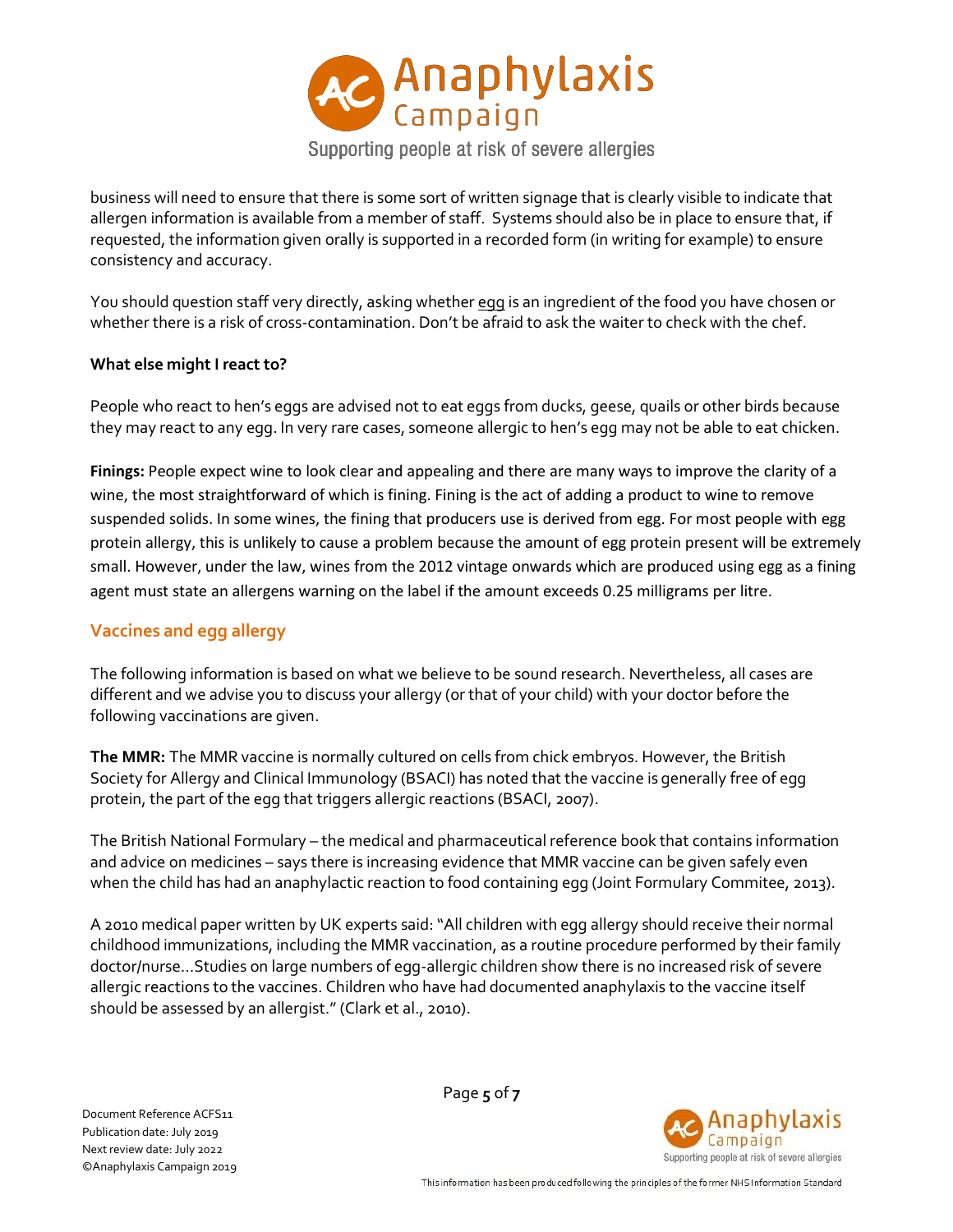

Supporting people at risk of severe allergies

**The flu vaccine:** This vaccine is prepared on hen's eggs and may contain tiny amounts of egg protein. Recent research suggests that flu vaccines present a very low risk of anaphylaxis for people with egg allergy even when the allergy is severe (Greenhawt et al., 2012). In our view, people who have suffered severe reactions to egg (such as breathing difficulties or collapse) should have their case assessed by an allergy specialist before having the flu vaccine. This also applies to anyone with egg allergy whose asthma is difficult to control. In some cases, it may be decided that the benefits of being vaccinated outweigh the risk of a reaction. In these cases, either a 'no-egg' or 'low-egg' vaccine can be given and this is usually tolerated.

Recently a new flu vaccine has been introduced for children which is not injected but sprayed into the nose (Live Attenuated Influenza Vaccine – LAIV). This is the standardly used vaccine for the childhood flu programme. Although it contains minute quantities of egg protein, research has shown that it can be safely administered to children with egg allergy (Turner et al., 2015). However Public Health England (an agency of the Department of Health) has advised that children with a history of **severe anaphylaxis to egg** that has required intensive care should be referred to specialists for immunisation in hospital (Public Health England, 2015). Egg-allergic children with asthma can receive LAIV if their asthma is well-controlled.

**The yellow fever vaccine:** If yellow fever vaccination is required in people with any degree of egg allergy, then they should ask for a referral to an allergy specialist. The vaccine contains small amounts of egg protein but medical experts say it can be administered successfully by split doses in some circumstances (Rutkowski et al, 2013).

## **The EAT study**

The prevention of food allergy in children was a major focus of the EAT study (Enquiring About Tolerance). The study's authors showed that in exclusively breast-fed babies, the early introduction of egg (in high doses) from four months onwards is associated with less egg allergy compared with delaying weaning on to allergenic foods (Perkin et al, 2016). It shows similar effects for peanut. However, these findings have not yet resulted in a change of national policy, and parents are advised to approach their health visitor with questions about the introduction of egg to babies and infants.

#### **Hope for the future**

Researchers in various countries, including the UK and USA, are working on a treatment for food allergy called oral immunotherapy. This involves the allergic patient eating small but ever-increasing amounts of the problem food in a hospital setting over a period of months. The hope is that the person will eventually become tolerant to the food they were allergic to. There has been preliminary success with various foods including egg (Burks et al, 2012).

The European Academy of Allergy and Clinical Immunology has published guidelines for medical professionals who are performing immunotherapy treatments for food allergies, including egg allergy. The authors of these guidelines say that immunotherapy should be considered for children from around 4‐5 years of age with

Document Reference ACFS11 Publication date: July 2019 Next review date: July 2022 ©Anaphylaxis Campaign 2019 Page **6** of **7**